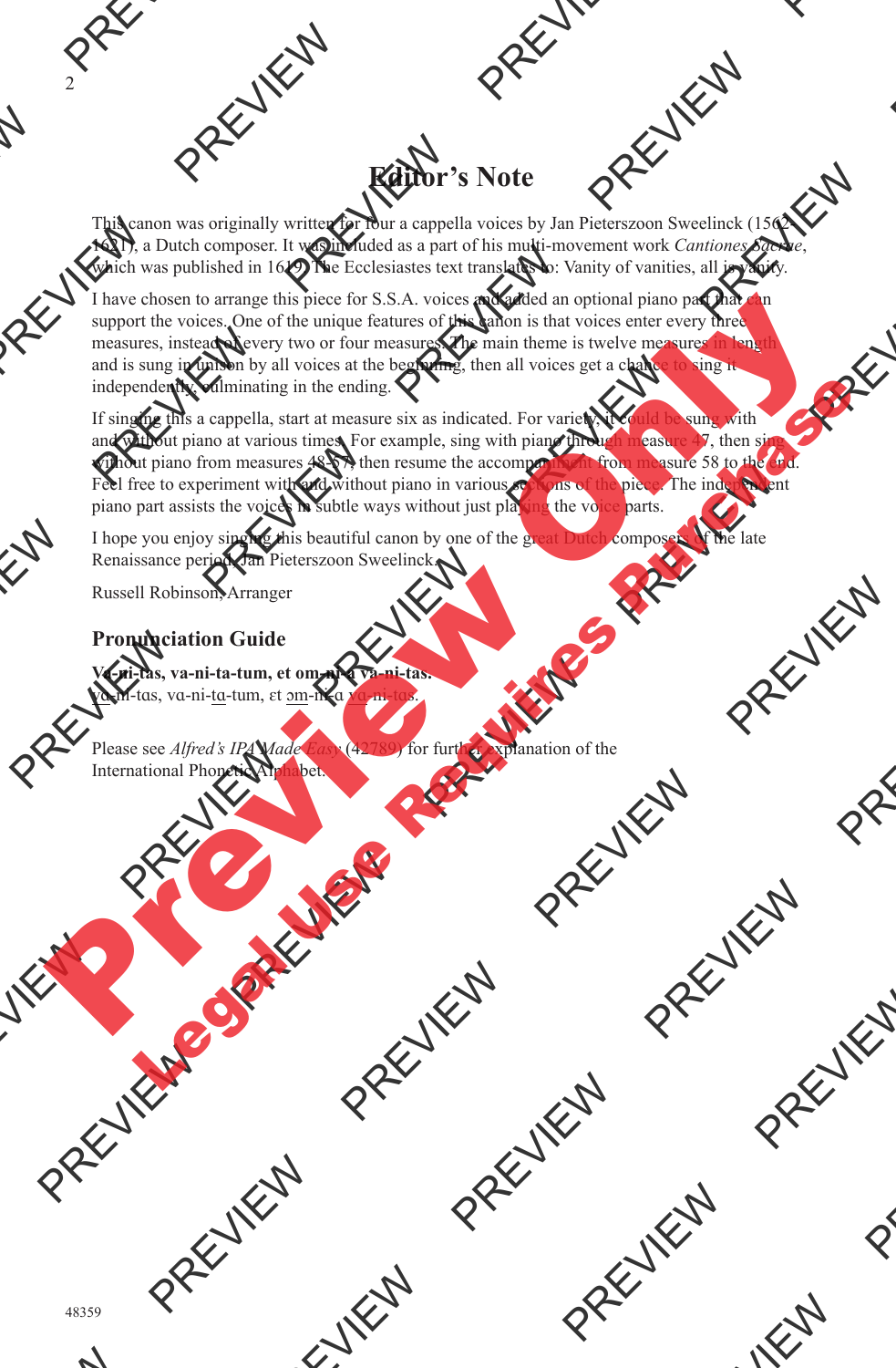## **VANITAS CANON**

for S.S.A. voices and optional piano with optional PianoTrax\*



\* Also available for S.A.B. (48358). PianoTrax 12 accompaniment CD available (48280). Visit *alfred.com* for digital scores and audio.

NOTE: If singing a cappella, begin in measure 6.

**Copyright © 2020 by Alfred Music All Rights Reserved. Printed in USA.** *To purchase a full-length performance recording of this piece, go to alfred.com/downloads*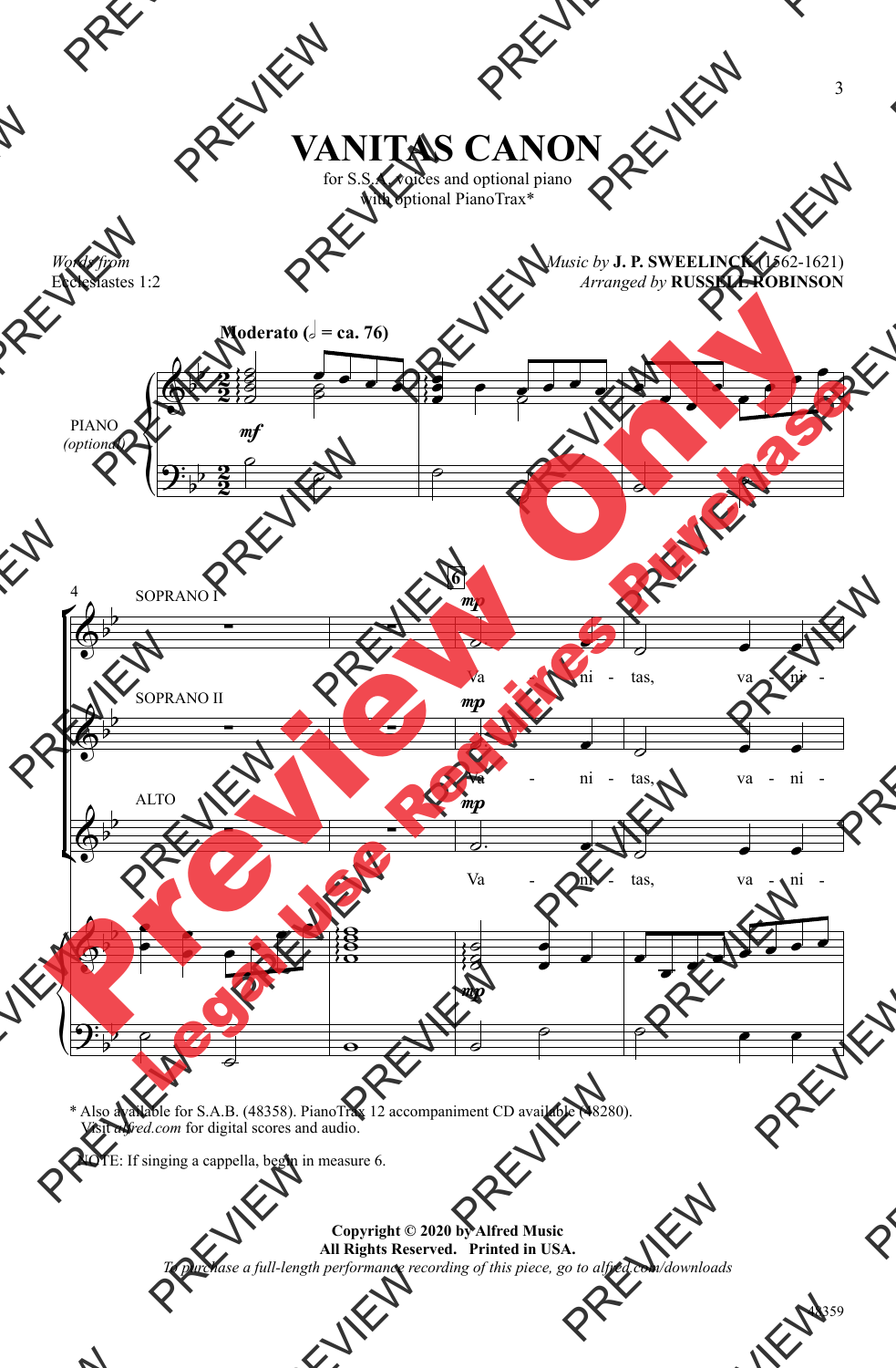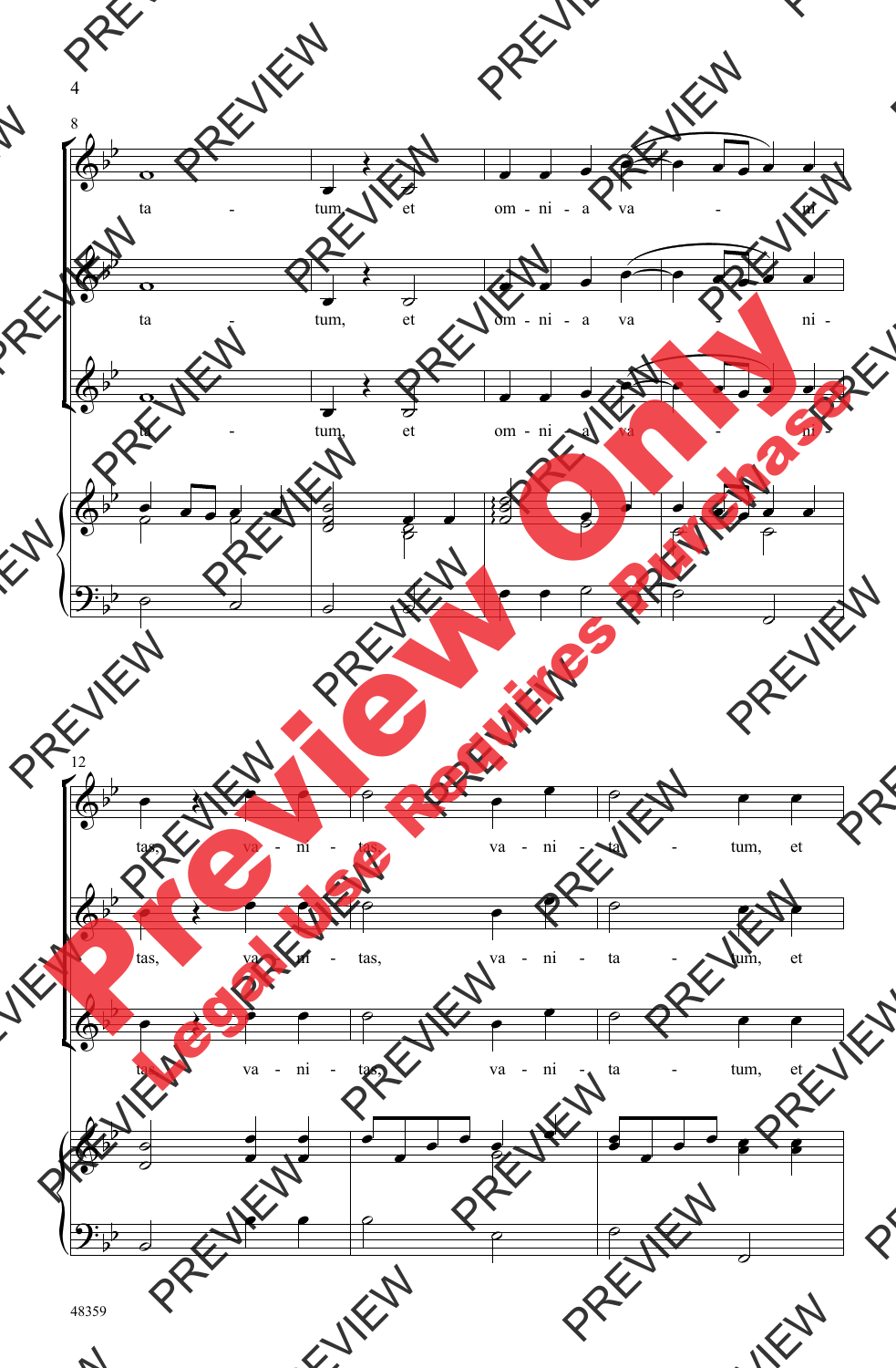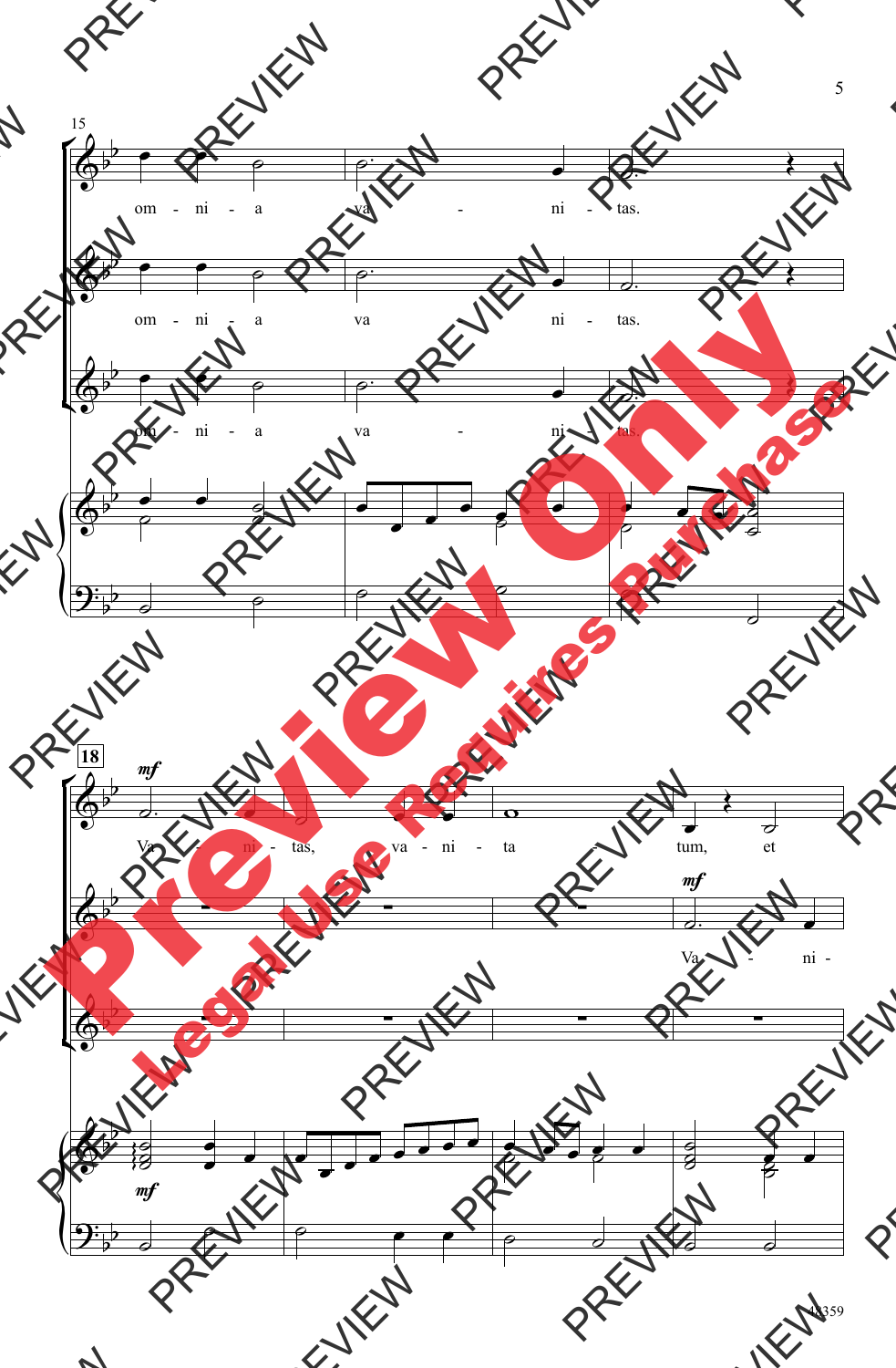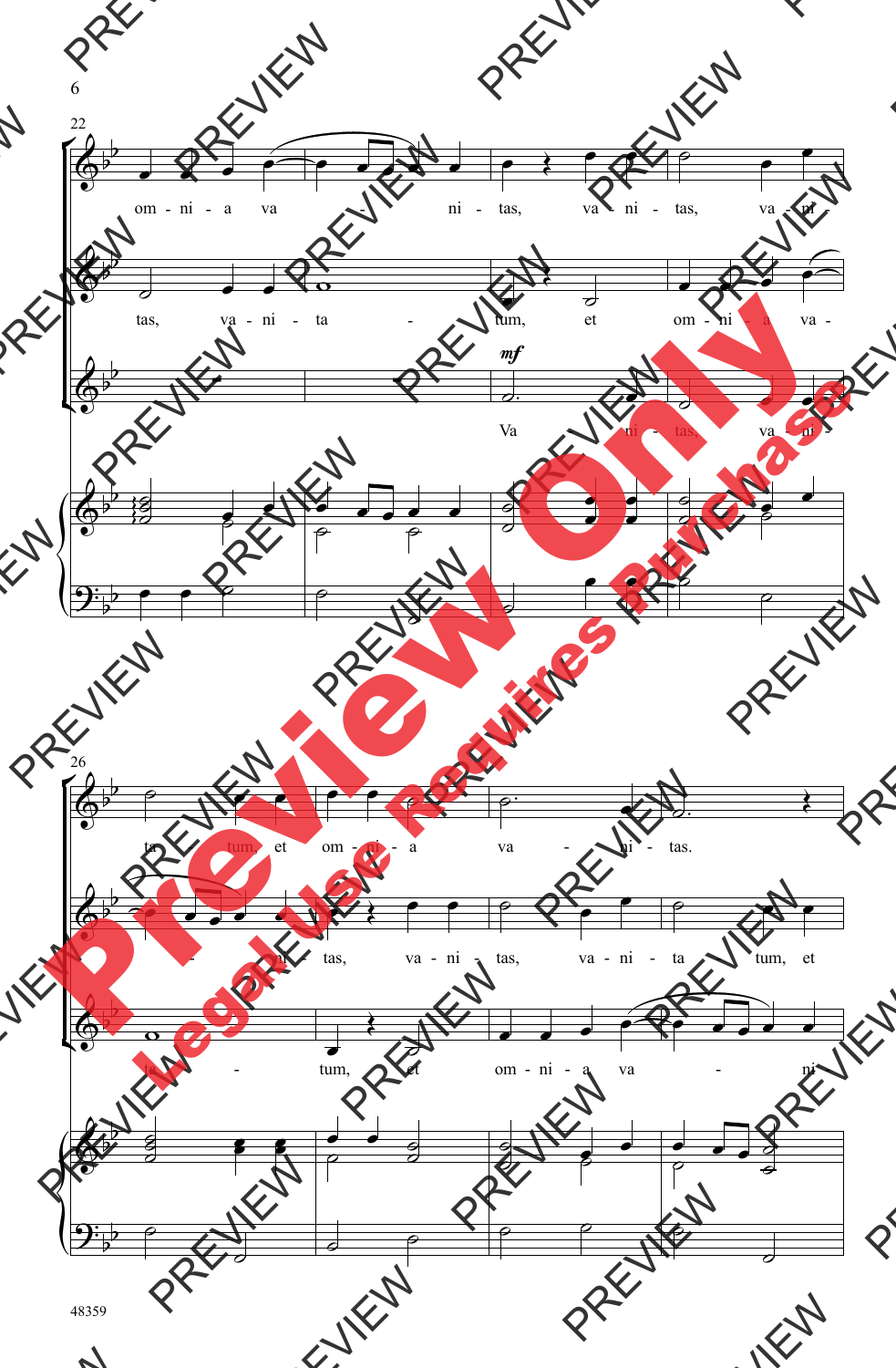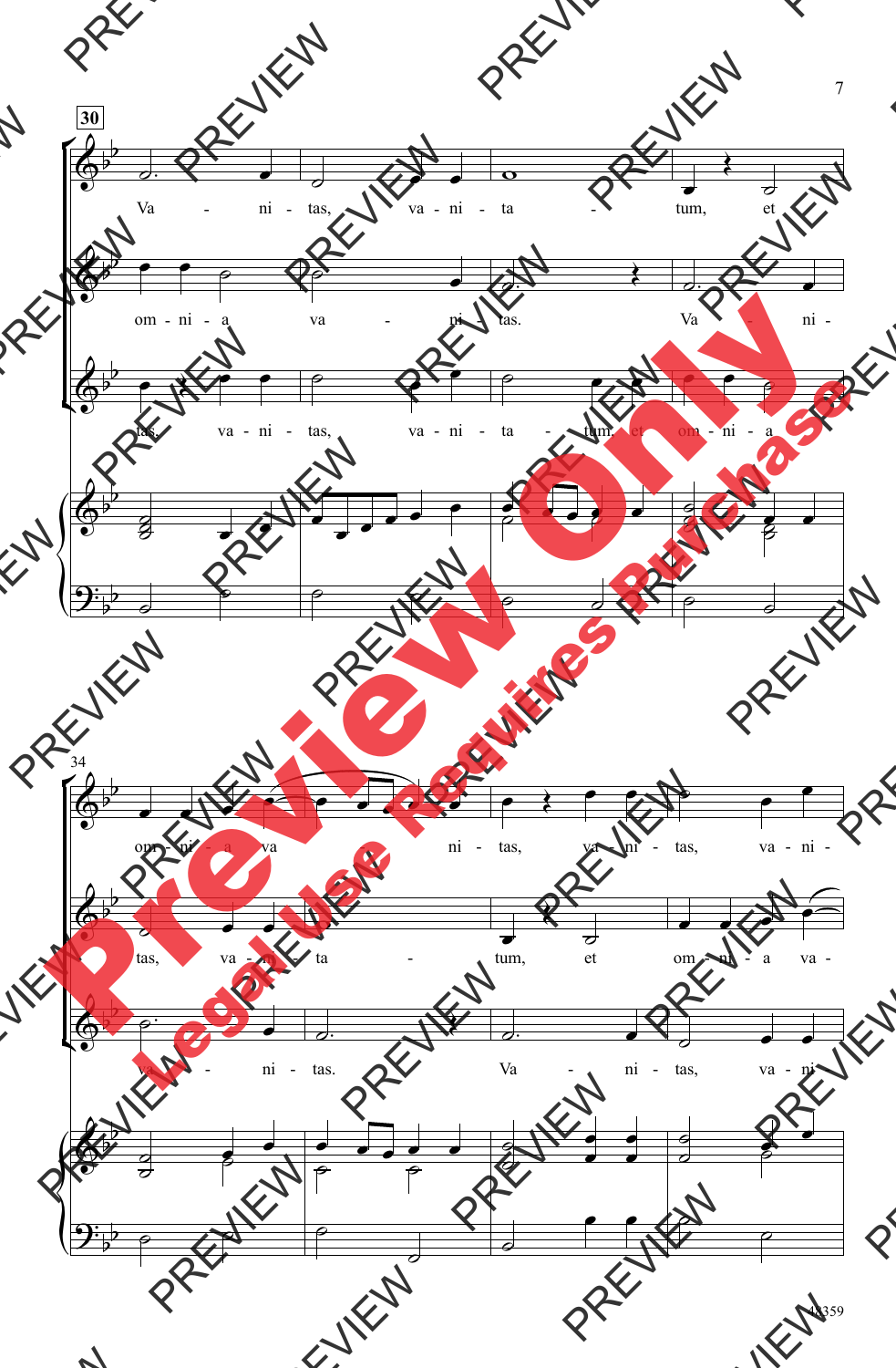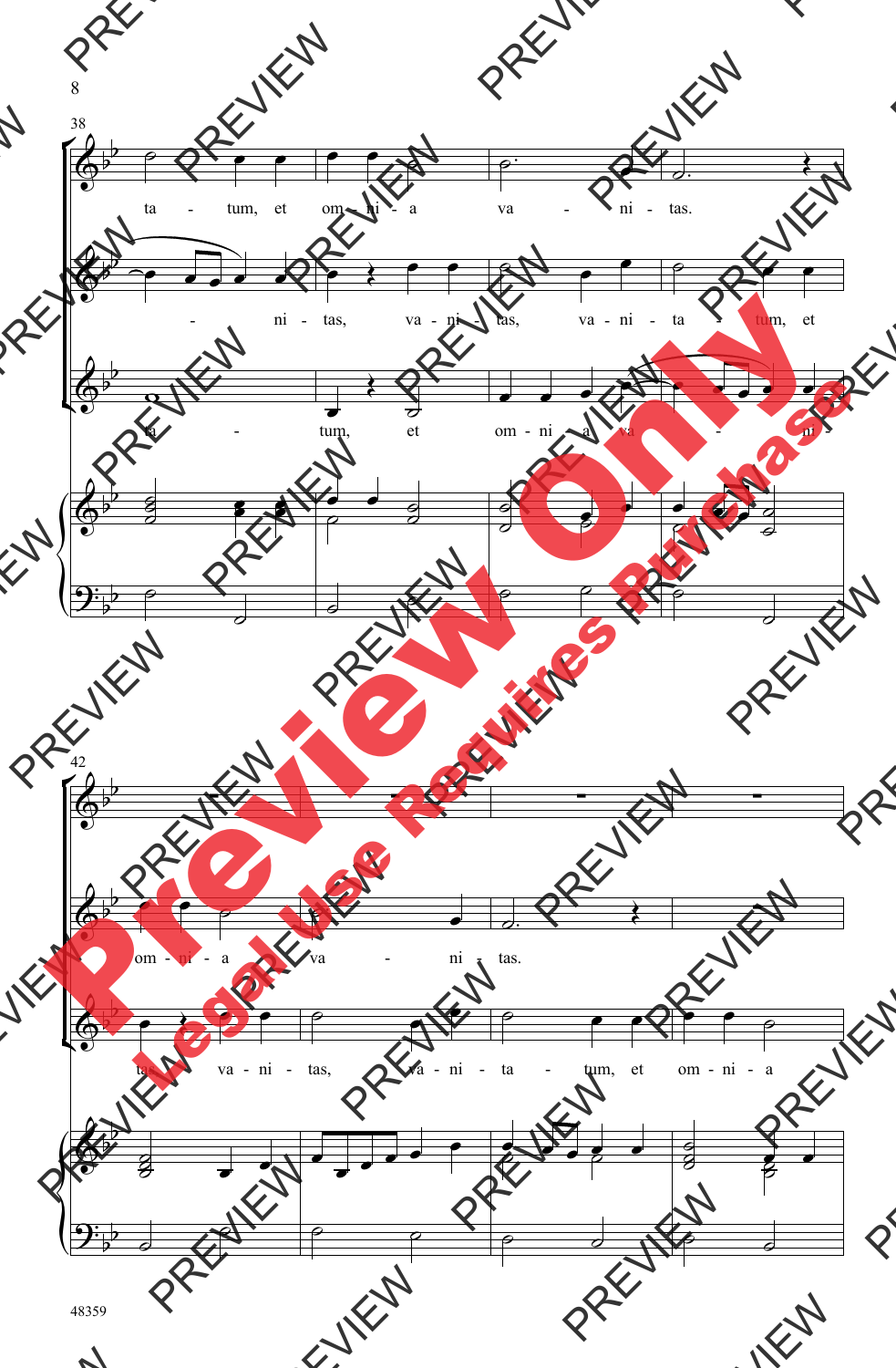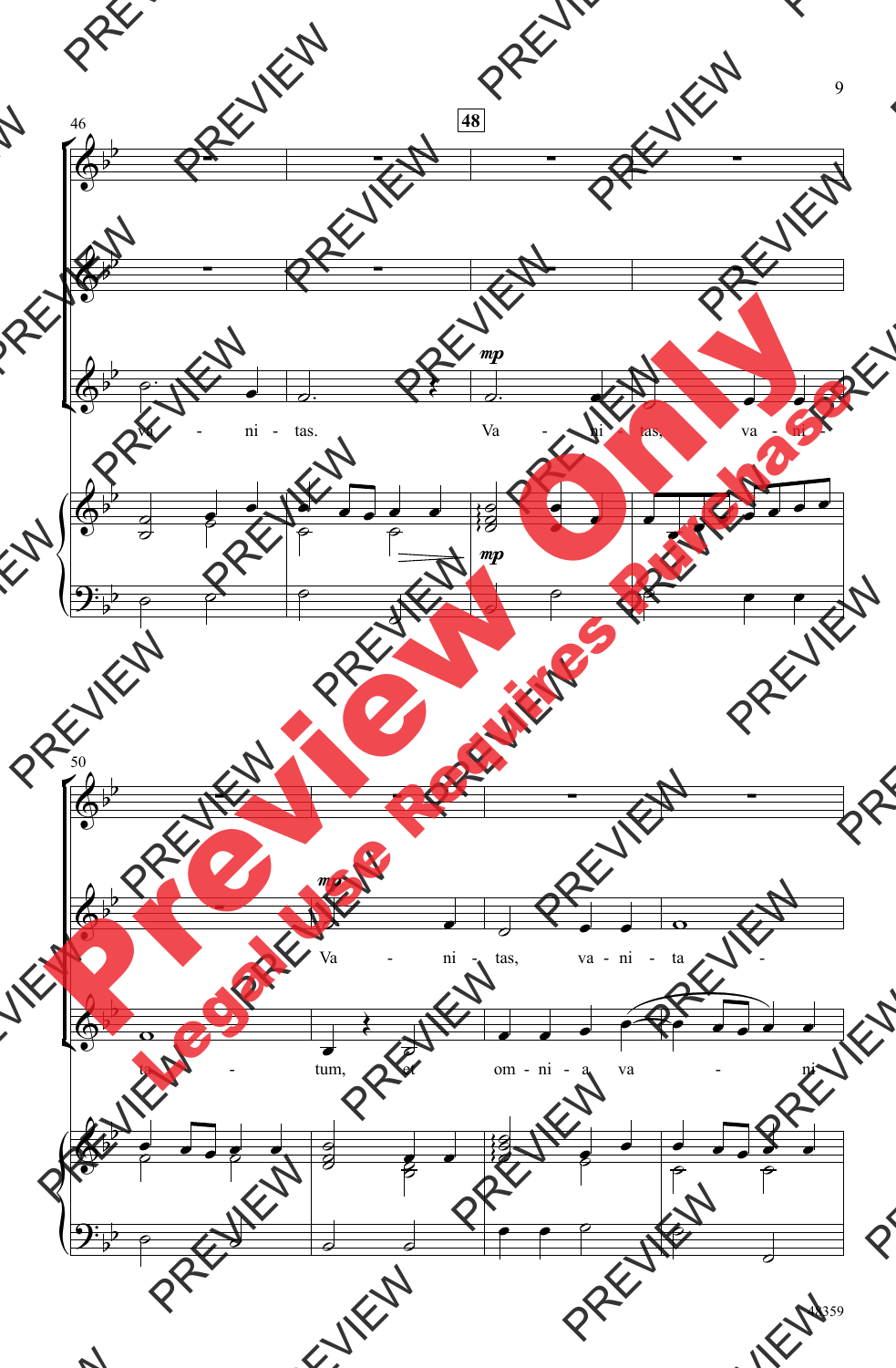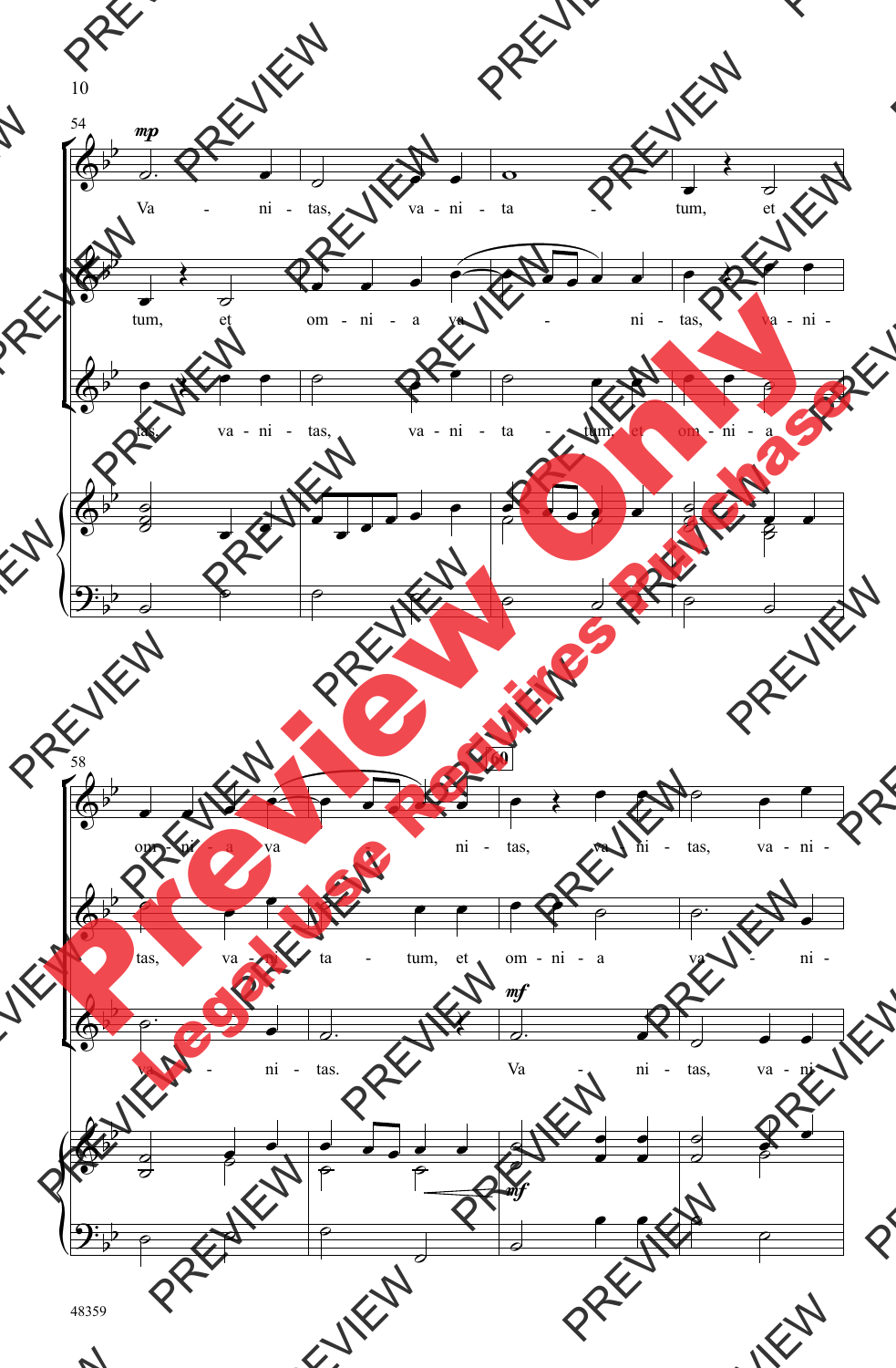